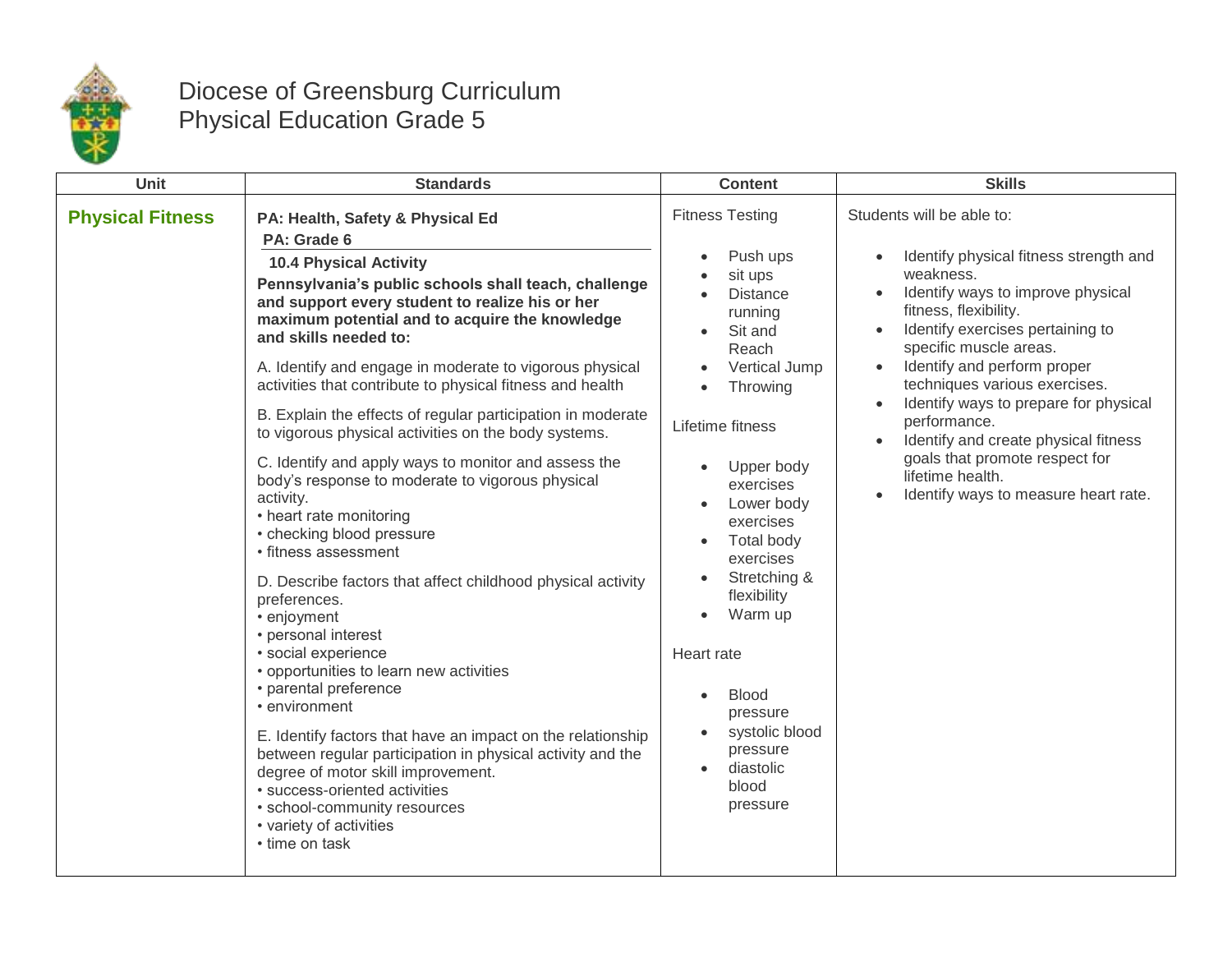| Unit | <b>Standards</b>                                                                                                                                                                                                                          | <b>Content</b> | <b>Skills</b> |
|------|-------------------------------------------------------------------------------------------------------------------------------------------------------------------------------------------------------------------------------------------|----------------|---------------|
|      | 10.5 Movement<br>Pennsylvania's public schools shall teach, challenge<br>and support every student to realize his or her<br>maximum potential and to acquire the knowledge<br>and skills needed to:                                       |                |               |
|      | A. Explain and apply the basic movement skills and<br>concepts to create and perform movement sequences<br>and advanced skills.                                                                                                           |                |               |
|      | B. Identify and apply the concepts of motor skill<br>development to a variety of basic skills.<br>• transfer between skills<br>• selecting relevant cues<br>• types of feedback<br>• movement efficiency<br>• product (outcome/result)    |                |               |
|      | C. Describe the relationship between practice and skill<br>development.                                                                                                                                                                   |                |               |
|      | D. Describe and apply the principles of exercise to the<br>components of health-related and skill-related fitness.<br>• cardiorespiratory endurance<br>• muscular strength<br>· muscular endurance<br>• flexibility<br>• body composition |                |               |
|      | E. Identify and use scientific principles that affect basic<br>movement and skills using appropriate vocabulary.<br>• Newton's Laws of Motion<br>• application of force<br>· static/dynamic balance<br>• levers<br>• flight               |                |               |
|      | Copyright © 2015 Commonwealth of Pennsylvania. All<br><b>Rights Reserved</b>                                                                                                                                                              |                |               |
|      |                                                                                                                                                                                                                                           |                |               |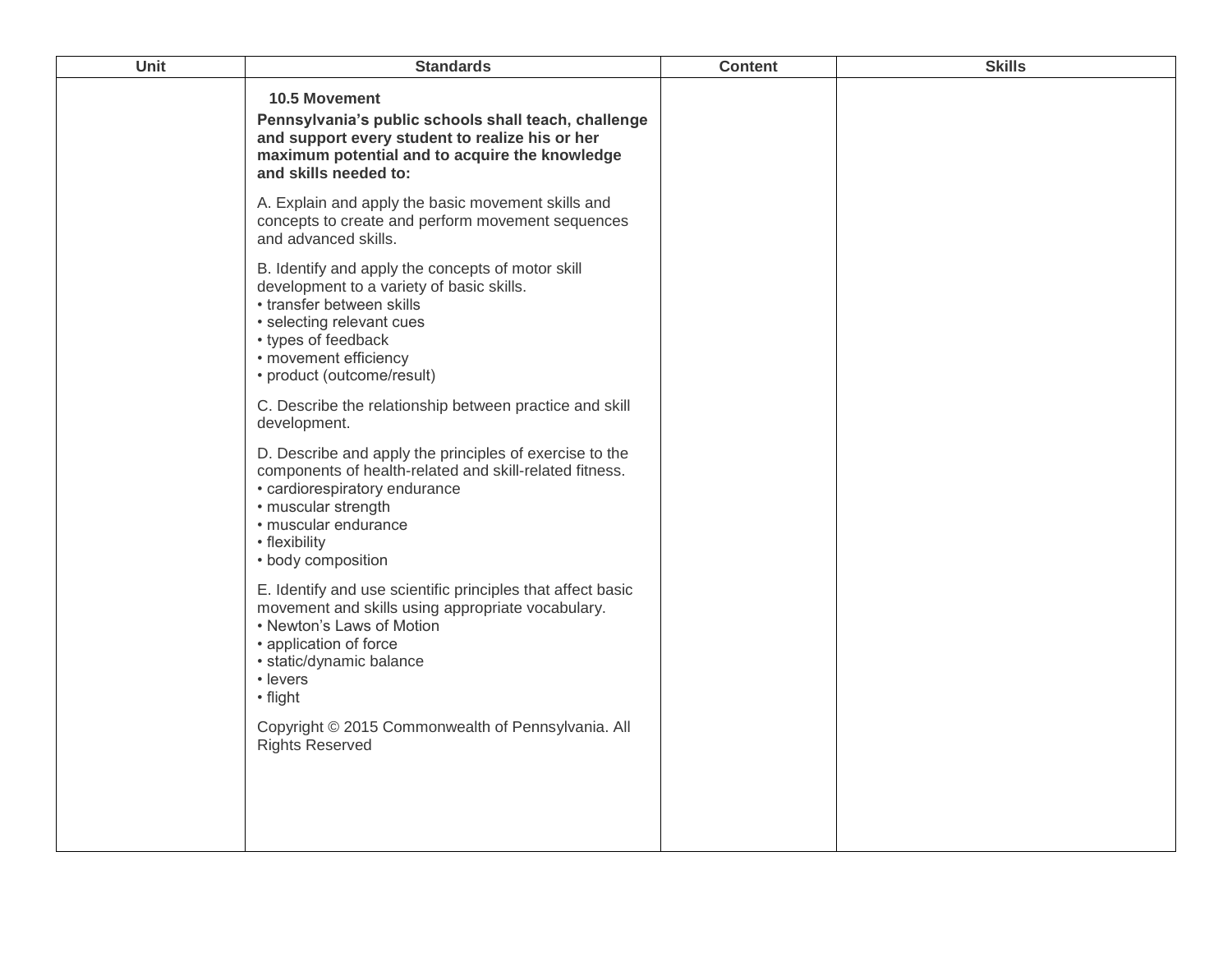| Unit                                       | <b>Standards</b>                                                                                                                                                                                                                                                                                                                                                                                                                                                                                                                                                                                                                                                                                                                                                                                                                                                                                                                                                                                                                                                                                                                                                                                                                                                                                                                                                                                                                                                                                                                                                                                                                                                                                                                                                           | <b>Content</b>                                                                                                               | <b>Skills</b>                                                                                                                                                                                                                                                                                                                                                                                                                                                                                                                                                                                                                                                                                                                                                                                                                                                                                                                                                                                                                                                                                                                                        |
|--------------------------------------------|----------------------------------------------------------------------------------------------------------------------------------------------------------------------------------------------------------------------------------------------------------------------------------------------------------------------------------------------------------------------------------------------------------------------------------------------------------------------------------------------------------------------------------------------------------------------------------------------------------------------------------------------------------------------------------------------------------------------------------------------------------------------------------------------------------------------------------------------------------------------------------------------------------------------------------------------------------------------------------------------------------------------------------------------------------------------------------------------------------------------------------------------------------------------------------------------------------------------------------------------------------------------------------------------------------------------------------------------------------------------------------------------------------------------------------------------------------------------------------------------------------------------------------------------------------------------------------------------------------------------------------------------------------------------------------------------------------------------------------------------------------------------------|------------------------------------------------------------------------------------------------------------------------------|------------------------------------------------------------------------------------------------------------------------------------------------------------------------------------------------------------------------------------------------------------------------------------------------------------------------------------------------------------------------------------------------------------------------------------------------------------------------------------------------------------------------------------------------------------------------------------------------------------------------------------------------------------------------------------------------------------------------------------------------------------------------------------------------------------------------------------------------------------------------------------------------------------------------------------------------------------------------------------------------------------------------------------------------------------------------------------------------------------------------------------------------------|
| <b>Individual Sports</b><br>and Activities | PA: Health, Safety & Physical Education (2002)<br>PA: Grade 6<br><b>10.4 Physical Activity</b><br>Pennsylvania's public schools shall teach, challenge<br>and support every student to realize his or her<br>maximum potential and to acquire the knowledge<br>and skills needed to:<br>A. Identify and engage in moderate to vigorous physical<br>activities that contribute to physical fitness and health<br>B. Explain the effects of regular participation in moderate<br>to vigorous physical activities on the body systems.<br>C. Identify and apply ways to monitor and assess the<br>body's response to moderate to vigorous physical<br>activity. • heart rate monitoring • checking blood<br>pressure • fitness assessment<br>D. Describe factors that affect childhood physical activity<br>preferences. • enjoyment • personal interest • social<br>experience · opportunities to learn new activities ·<br>parental preference · environment<br>E. Identify factors that have an impact on the relationship<br>between regular participation in physical activity and the<br>degree of motor skill improvement. • success-oriented<br>activities • school-community resources • variety of<br>activities • time on task<br>F. Identify and describe positive and negative<br>interactions of group members in physical activities. •<br>leading • following • teamwork • etiquette • adherence to<br>rules<br><b>10.5 Movement</b><br>Pennsylvania's public schools shall teach, challenge<br>and support every student to realize his or her<br>maximum potential and to acquire the knowledge<br>and skills needed to:<br>A. Explain and apply the basic movement skills and<br>concepts to create and perform movement sequences<br>and advanced skills. | Gymnastics<br>Dance<br>Track & Field<br><b>Badminton</b><br>Pickleball<br>Jump Rope<br>$\bullet$<br>Juggling<br>Cup stacking | The students will be able to:<br>Demonstrate creative movement<br>Explore ways that physical activities<br>can be used for self-expression<br>Perform proper body movements for<br>$\bullet$<br>gymnastics while following specific<br>safety instructions<br>Identify body awareness<br>Collaborate with classmates<br>creatively in physical education<br>Identify rhythm to numerous songs<br>o Tumbling Skills<br><b>Forward Roll</b><br><b>Backward Roll</b><br>Log Roll<br>Egg Roll<br>Cartwheel<br>Roundoff<br><b>Balance Activities</b><br>$\circ$<br><b>Forward Walk</b><br>٠<br><b>Backward Walk</b><br>л<br><b>Kick Walk</b><br>ш<br>Airplane<br>ш<br>Straight Jump<br><b>Jumping Skills</b><br>$\circ$<br><b>Toe Touch</b><br>Pike<br>Jumping Jack<br>Tuck Jump<br>$\blacksquare$<br>Exhibit proper accuracy and control<br>while performing the following skills<br>Striking/Hitting<br>$\circ$<br>Jumping<br>$\circ$<br>Running technique<br>$\circ$<br>Identify game rules and regulations<br>Recognize and communicate with<br>teammates/opponents<br>Identify and demonstrate<br>understanding of defensive/offensive<br>strategies |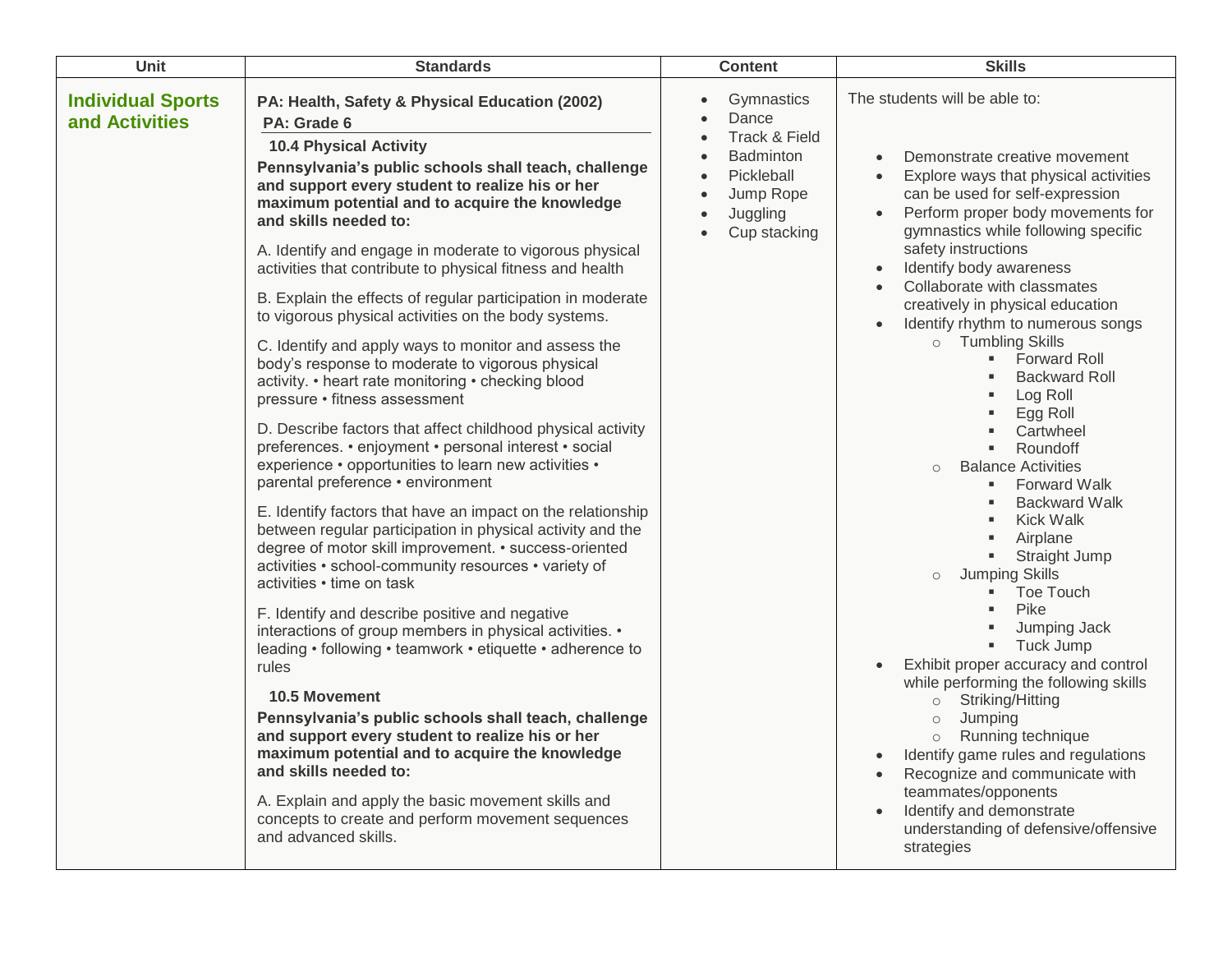| Unit                                                              | <b>Standards</b>                                                                                                                                                                                                                                                                                                                                                                                                                                                                                                                                                                                                                                                                                                                                                                                                                                                                                                                                            | <b>Content</b>                                                                                                                                        | <b>Skills</b>                                                                                                                                                                                                                                                                                                                                                                                                                                                                                                                                                                                                                                |
|-------------------------------------------------------------------|-------------------------------------------------------------------------------------------------------------------------------------------------------------------------------------------------------------------------------------------------------------------------------------------------------------------------------------------------------------------------------------------------------------------------------------------------------------------------------------------------------------------------------------------------------------------------------------------------------------------------------------------------------------------------------------------------------------------------------------------------------------------------------------------------------------------------------------------------------------------------------------------------------------------------------------------------------------|-------------------------------------------------------------------------------------------------------------------------------------------------------|----------------------------------------------------------------------------------------------------------------------------------------------------------------------------------------------------------------------------------------------------------------------------------------------------------------------------------------------------------------------------------------------------------------------------------------------------------------------------------------------------------------------------------------------------------------------------------------------------------------------------------------------|
|                                                                   | B. Identify and apply the concepts of motor skill<br>development to a variety of basic skills. • transfer<br>between skills • selecting relevant cues • types of<br>feedback • movement efficiency • product<br>(outcome/result)<br>C. Describe the relationship between practice and skill<br>development.<br>D. Describe and apply the principles of exercise to the<br>components of health-related and skill-related fitness. •<br>cardiorespiratory endurance · muscular strength ·<br>muscular endurance • flexibility • body composition<br>F. Identify and apply game strategies to basic games<br>and physical activities. • give and go • one on one • peer<br>communication<br>Copyright © 2015 Commonwealth of Pennsylvania. All<br><b>Rights Reserved</b>                                                                                                                                                                                      |                                                                                                                                                       | Demonstrate proper hand, eye,<br>implement coordination and spatial<br>awareness<br>Perform dance steps in rhythm<br>Demonstrate proper techniques for<br>handling implements<br>Participate in games and activities<br>following the rules of the game                                                                                                                                                                                                                                                                                                                                                                                      |
| <b>Fall/Winter Team</b><br><b>Sports and</b><br><b>Activities</b> | PA: Health, Safety & Physical Education (2002)<br>PA: Grade 6<br><b>10.4 Physical Activity</b><br>Pennsylvania's public schools shall teach, challenge<br>and support every student to realize his or her<br>maximum potential and to acquire the knowledge<br>and skills needed to:<br>A. Identify and engage in moderate to vigorous physical<br>activities that contribute to physical fitness and health<br>B. Explain the effects of regular participation in moderate<br>to vigorous physical activities on the body systems.<br>C. Identify and apply ways to monitor and assess the<br>body's response to moderate to vigorous physical<br>activity. • heart rate monitoring • checking blood<br>pressure • fitness assessment<br>D. Describe factors that affect childhood physical activity<br>preferences. • enjoyment • personal interest • social<br>experience • opportunities to learn new activities •<br>parental preference · environment | Football<br>$\bullet$<br>Soccer<br>Hockey<br>$\bullet$<br>Tennis<br>$\bullet$<br>Rules of the<br>$\bullet$<br>game<br>Game<br>$\bullet$<br>strategies | Students will be able to:<br>Ability to exhibit proper accuracy and<br>control while performing the following<br>skills<br>Throwing<br>$\circ$<br>Catching<br>$\circ$<br><b>Passing Skills</b><br>$\circ$<br>Setting<br>$\circ$<br>Striking<br>$\circ$<br>Jumping<br>$\circ$<br><b>Kicking Skills</b><br>$\circ$<br>Running<br>$\circ$<br>Identify game rules and regulations<br>Recognize and communicate with<br>teammates/opponents<br>Identify and demonstrate<br>understanding of defensive/offensive<br>strategies<br>Demonstrate proper hand, eye, foot<br>coordination and spatial awareness<br>Participate in games following rules |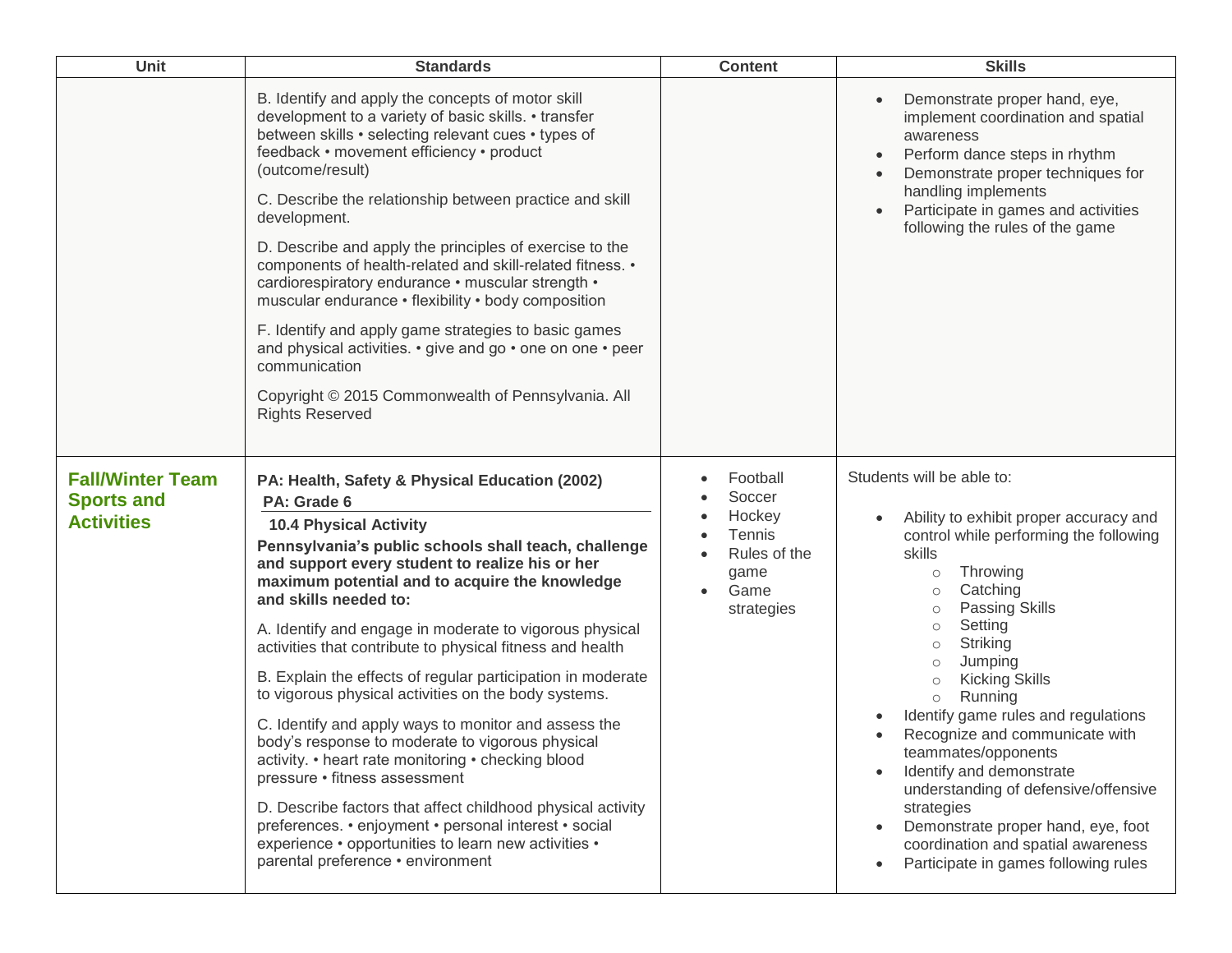| Unit | <b>Standards</b>                                                                                                                                                                                                                                                        | <b>Content</b> | <b>Skills</b>                          |
|------|-------------------------------------------------------------------------------------------------------------------------------------------------------------------------------------------------------------------------------------------------------------------------|----------------|----------------------------------------|
|      | E. Identify factors that have an impact on the relationship<br>between regular participation in physical activity and the<br>degree of motor skill improvement. • success-oriented<br>activities • school-community resources • variety of<br>activities • time on task |                | Demonstrate sportsmanship<br>$\bullet$ |
|      | F. Identify and describe positive and negative<br>interactions of group members in physical activities. •<br>leading • following • teamwork • etiquette • adherence to<br>rules                                                                                         |                |                                        |
|      | 10.5 Movement                                                                                                                                                                                                                                                           |                |                                        |
|      | Pennsylvania's public schools shall teach, challenge<br>and support every student to realize his or her<br>maximum potential and to acquire the knowledge<br>and skills needed to:                                                                                      |                |                                        |
|      | A. Explain and apply the basic movement skills and<br>concepts to create and perform movement sequences<br>and advanced skills.                                                                                                                                         |                |                                        |
|      | B. Identify and apply the concepts of motor skill<br>development to a variety of basic skills. • transfer<br>between skills • selecting relevant cues • types of<br>feedback • movement efficiency • product<br>(outcome/result)                                        |                |                                        |
|      | C. Describe the relationship between practice and skill<br>development.                                                                                                                                                                                                 |                |                                        |
|      | D. Describe and apply the principles of exercise to the<br>components of health-related and skill-related fitness. •<br>cardiorespiratory endurance · muscular strength ·<br>muscular endurance • flexibility • body composition                                        |                |                                        |
|      | E. Identify and use scientific principles that affect basic<br>movement and skills using appropriate vocabulary. •<br>Newton's Laws of Motion • application of force •<br>static/dynamic balance • levers • flight                                                      |                |                                        |
|      | F. Identify and apply game strategies to basic games<br>and physical activities. • give and go • one on one • peer<br>communication                                                                                                                                     |                |                                        |
|      | Copyright © 2015 Commonwealth of Pennsylvania. All<br><b>Rights Reserved</b>                                                                                                                                                                                            |                |                                        |
|      |                                                                                                                                                                                                                                                                         |                |                                        |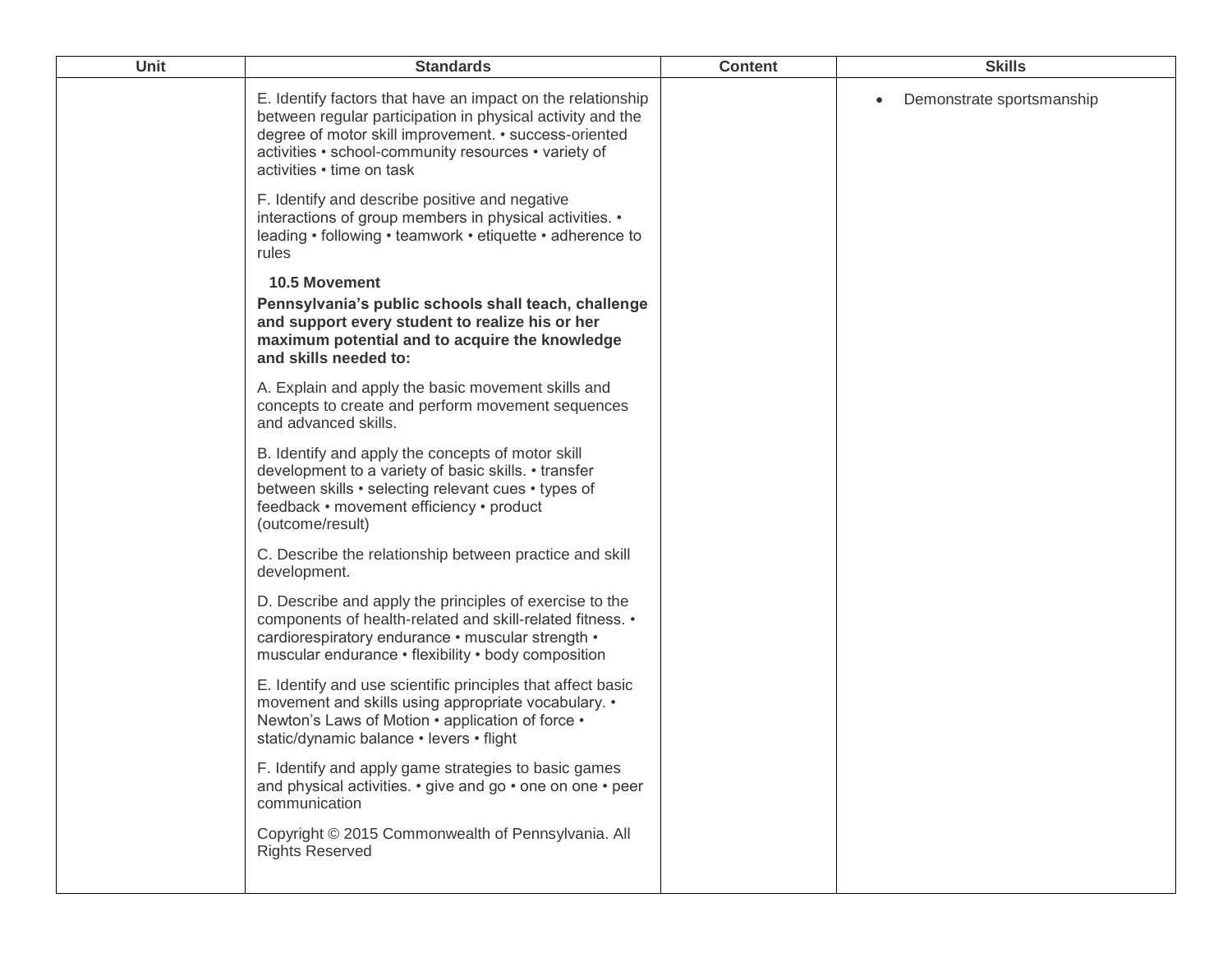| <b>Unit</b>                                                         | <b>Standards</b>                                                                                                                                                                                                                                                                                                                                                                                                                                                                                                                                                                                                                                                                                                                                                                                                                                                                                                                                                                                                                                                                                                                                                                                                                                                                                                                                                                                                                                                                                                                                                                                                                                                                                                                                                           | <b>Content</b>                                                                                                                                                                              | <b>Skills</b>                                                                                                                                                                                                                                                                                                                                                                                                                                                                                                                                                                                                                                                                                                                                                                                                                                             |
|---------------------------------------------------------------------|----------------------------------------------------------------------------------------------------------------------------------------------------------------------------------------------------------------------------------------------------------------------------------------------------------------------------------------------------------------------------------------------------------------------------------------------------------------------------------------------------------------------------------------------------------------------------------------------------------------------------------------------------------------------------------------------------------------------------------------------------------------------------------------------------------------------------------------------------------------------------------------------------------------------------------------------------------------------------------------------------------------------------------------------------------------------------------------------------------------------------------------------------------------------------------------------------------------------------------------------------------------------------------------------------------------------------------------------------------------------------------------------------------------------------------------------------------------------------------------------------------------------------------------------------------------------------------------------------------------------------------------------------------------------------------------------------------------------------------------------------------------------------|---------------------------------------------------------------------------------------------------------------------------------------------------------------------------------------------|-----------------------------------------------------------------------------------------------------------------------------------------------------------------------------------------------------------------------------------------------------------------------------------------------------------------------------------------------------------------------------------------------------------------------------------------------------------------------------------------------------------------------------------------------------------------------------------------------------------------------------------------------------------------------------------------------------------------------------------------------------------------------------------------------------------------------------------------------------------|
| <b>Winter/Spring</b><br><b>Team Sports and</b><br><b>Activities</b> | PA: Health, Safety & Physical Education (2002)<br>PA: Grade 6<br><b>10.4 Physical Activity</b><br>Pennsylvania's public schools shall teach, challenge<br>and support every student to realize his or her<br>maximum potential and to acquire the knowledge<br>and skills needed to:<br>A. Identify and engage in moderate to vigorous physical<br>activities that contribute to physical fitness and health<br>B. Explain the effects of regular participation in moderate<br>to vigorous physical activities on the body systems.<br>C. Identify and apply ways to monitor and assess the<br>body's response to moderate to vigorous physical<br>activity. • heart rate monitoring • checking blood<br>pressure • fitness assessment<br>D. Describe factors that affect childhood physical activity<br>preferences. • enjoyment • personal interest • social<br>experience • opportunities to learn new activities •<br>parental preference · environment<br>E. Identify factors that have an impact on the relationship<br>between regular participation in physical activity and the<br>degree of motor skill improvement. • success-oriented<br>activities • school-community resources • variety of<br>activities • time on task<br>F. Identify and describe positive and negative<br>interactions of group members in physical activities. •<br>leading • following • teamwork • etiquette • adherence to<br>rules<br><b>10.5 Movement</b><br>Pennsylvania's public schools shall teach, challenge<br>and support every student to realize his or her<br>maximum potential and to acquire the knowledge<br>and skills needed to:<br>A. Explain and apply the basic movement skills and<br>concepts to create and perform movement sequences<br>and advanced skills. | <b>Basketball</b><br>$\bullet$<br>Hockey<br>Badminton<br>Pickleball<br>$\bullet$<br><b>Baseball</b><br>Softball<br>Track & Field<br>Rules of the<br>game<br>Game<br>$\bullet$<br>strategies | Students will be able to:<br>Ability to exhibit proper accuracy and<br>$\bullet$<br>control while performing the following<br>skills<br>Throwing/Pitching<br>$\circ$<br>Catching<br>$\circ$<br>Shooting<br>$\circlearrowright$<br>Striking/Hitting<br>$\bigcirc$<br>Serving<br>$\circ$<br><b>Dribbling</b><br>$\circ$<br>Passing<br>$\circ$<br>Fielding<br>$\circ$<br>Jumping<br>$\circ$<br>Running technique<br>$\circ$<br>Identify game rules and regulations<br>Recognize and communicate with<br>teammates/opponents<br>Identify and demonstrate<br>understanding of defensive/offensive<br>strategies<br>Demonstrate proper hand, eye,<br>implement coordination and spatial<br>awareness<br>Demonstrate proper techniques for<br>$\bullet$<br>handling implements<br>Participate in games following rules<br>$\bullet$<br>Demonstrate sportsmanship |